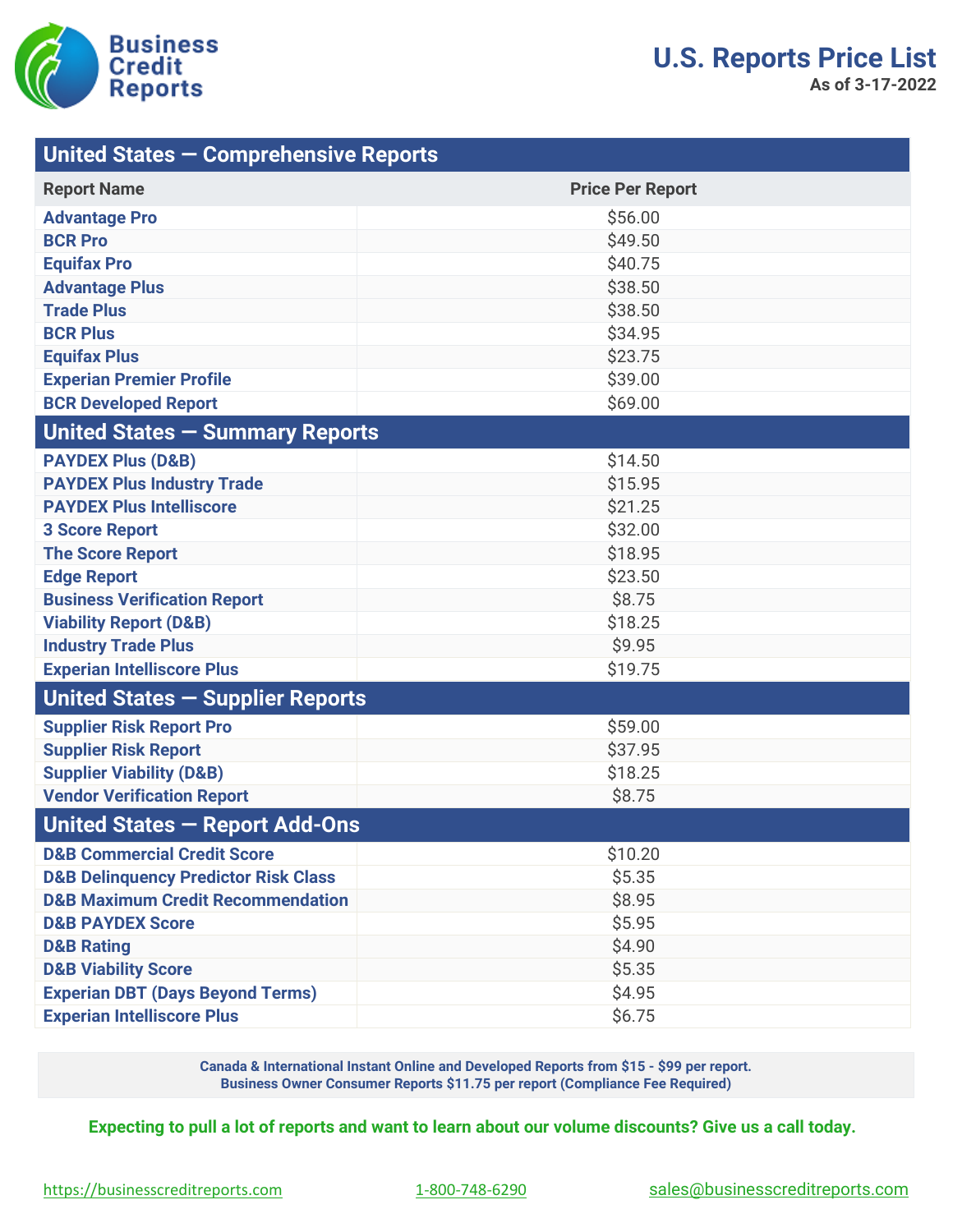

**As of 3-17-2022**

| <b>Instant Online</b>           |                                                                                                            |                         |                |  |  |
|---------------------------------|------------------------------------------------------------------------------------------------------------|-------------------------|----------------|--|--|
| <b>Countries</b>                | <b>Creditsafe</b>                                                                                          | <b>Experian</b>         | <b>D&amp;B</b> |  |  |
| <b>Australia</b>                | N/A                                                                                                        | N/A                     | \$245.00       |  |  |
| <b>Austria</b>                  | \$35.00                                                                                                    | \$60.00                 | \$125.00       |  |  |
| <b>Belgium</b>                  | \$35.00                                                                                                    | \$55.00                 | \$125.00       |  |  |
| <b>Bulgaria</b>                 | N/A                                                                                                        | \$95.00                 | \$125.00       |  |  |
| <b>China</b>                    | \$55.00                                                                                                    | N/A                     | \$245.00       |  |  |
| <b>Croatia</b>                  | N/A                                                                                                        | \$95.00                 | \$125.00       |  |  |
| <b>Czech Republic</b>           | \$55.00                                                                                                    | \$95.00                 | \$125.00       |  |  |
| <b>Denmark</b>                  | \$25.00                                                                                                    | \$18.80                 | \$125.00       |  |  |
| <b>Finland</b>                  | \$35.00                                                                                                    | \$50.00                 | \$125.00       |  |  |
| <b>France</b>                   | \$25.00                                                                                                    | \$30.00                 | \$125.00       |  |  |
| <b>Germany</b>                  | \$35.00                                                                                                    | \$40.00                 | \$125.00       |  |  |
| <b>Hungary</b>                  | N/A                                                                                                        | \$95.00                 | \$125.00       |  |  |
| <b>India</b>                    | \$35.00                                                                                                    | N/A                     | \$375.00       |  |  |
| <b>Ireland</b>                  | \$25.00                                                                                                    | \$18.80                 | \$125.00       |  |  |
| <b>Italy</b>                    | \$35.00                                                                                                    | \$35.00                 | \$125.00       |  |  |
| <b>Latvia</b>                   | N/A                                                                                                        | \$95.00                 | \$125.00       |  |  |
| <b>Lithuania</b>                | N/A                                                                                                        | \$95.00                 | \$125.00       |  |  |
| <b>Luxembourg</b>               | \$55.00                                                                                                    | \$95.00                 | \$125.00       |  |  |
| <b>Moldova</b>                  | N/A                                                                                                        | \$95.00                 | \$125.00       |  |  |
| <b>Netherlands</b>              | \$35.00                                                                                                    | \$55.00                 | \$125.00       |  |  |
| <b>Norway</b>                   | \$25.00                                                                                                    | \$18.80                 | \$125.00       |  |  |
| <b>Poland</b>                   | N/A                                                                                                        | \$95.00                 | \$125.00       |  |  |
| <b>Romania</b>                  | N/A                                                                                                        | \$95.00                 | \$125.00       |  |  |
| <b>Russia</b>                   | \$75.00                                                                                                    | N/A                     | \$125.00       |  |  |
| <b>Serbia</b>                   | N/A                                                                                                        | \$95.00                 | \$125.00       |  |  |
| <b>Slovakia</b>                 | N/A                                                                                                        | \$95.00                 | \$125.00       |  |  |
| <b>Slovenia</b>                 | N/A                                                                                                        | \$95.00                 | \$125.00       |  |  |
| <b>Spain</b>                    | \$35.00                                                                                                    | \$50.00                 | \$125.00       |  |  |
| <b>Sweden</b>                   | \$25.00                                                                                                    | \$35.00                 | \$125.00       |  |  |
| <b>Switzerland</b>              | N/A                                                                                                        | \$85.00                 | \$125.00       |  |  |
| <b>Turkey</b>                   | N/A                                                                                                        | \$95.00                 | \$125.00       |  |  |
| <b>Ukraine</b>                  | N/A                                                                                                        | \$95.00                 | \$125.00       |  |  |
| <b>United Kingdom</b>           | \$25.00                                                                                                    | \$18.80                 | \$75.00        |  |  |
| <b>Europe</b>                   | N/A                                                                                                        | N/A                     | \$125.00       |  |  |
| <b>Africa &amp; Middle East</b> | N/A                                                                                                        | N/A                     | \$285.00       |  |  |
| <b>Latin America</b>            | N/A                                                                                                        | N/A                     | \$295.00       |  |  |
| <b>Asia Pacific</b>             | N/A                                                                                                        | N/A                     | \$375.00       |  |  |
|                                 | Developed Reports - Freshly Investigated In-Depth Business Credit Reports Delivered in 2 - 4 Business Days |                         |                |  |  |
| <b>Countries</b>                |                                                                                                            | <b>Price Per Report</b> |                |  |  |
| <b>Canada</b>                   | \$69.00                                                                                                    |                         |                |  |  |
| <b>All Other Countries*</b>     | \$99.00                                                                                                    |                         |                |  |  |

\*Developed reports for Liberia are available for \$199.00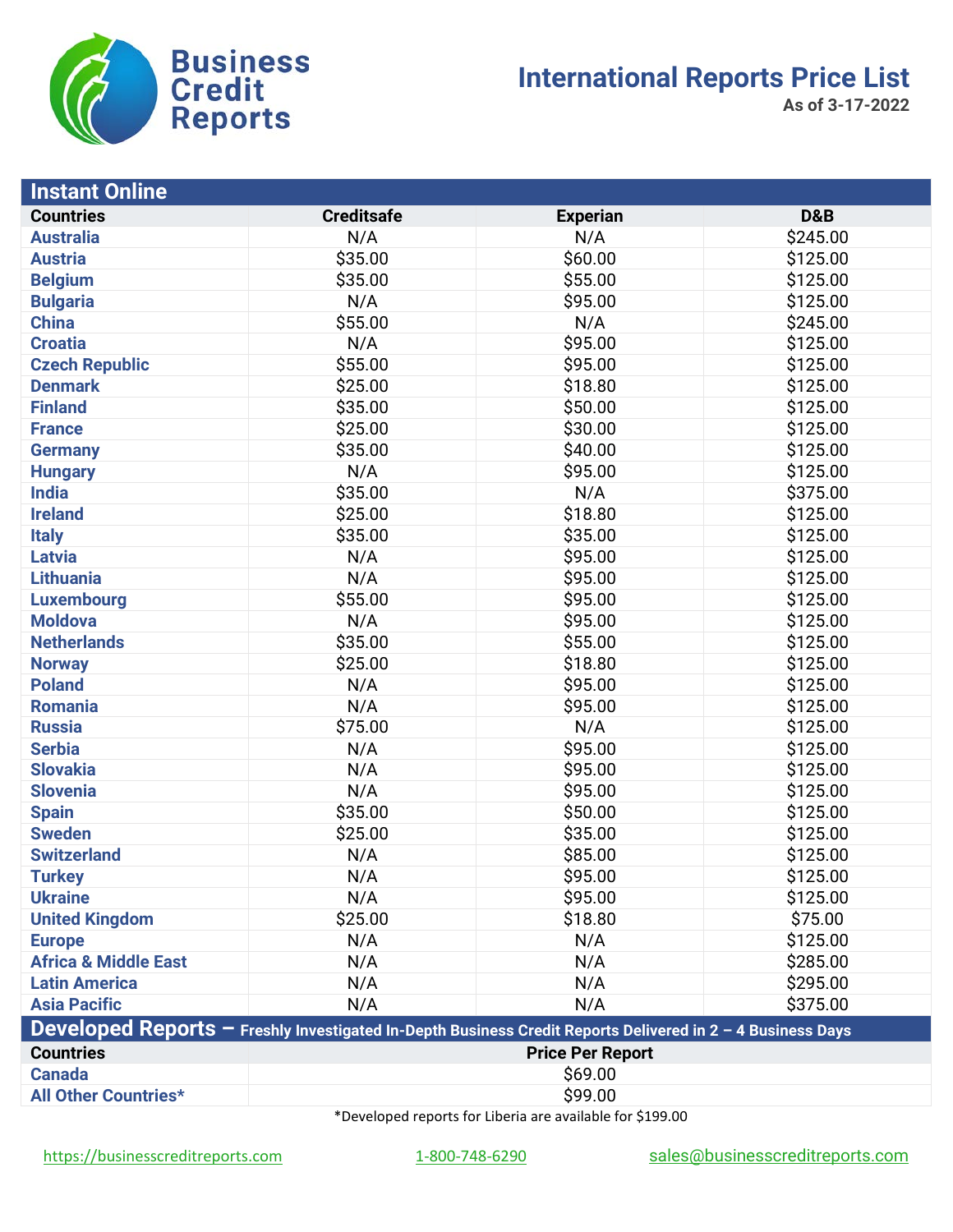| Canada - Instant Online                                                         | Monthly Volume Pricing Discount |                         |
|---------------------------------------------------------------------------------|---------------------------------|-------------------------|
| <b>Report Name</b>                                                              |                                 | <b>Price Per Report</b> |
| Equifax Canadian Business Credit Report (Additional trade data and Google maps) |                                 | \$35.00                 |
| <b>D&amp;B Canadian Business Information Report (USA Customers Only)</b>        |                                 | \$65.00                 |
| <b>Canada - Report Add-Ons</b>                                                  |                                 |                         |
| <b>D&amp;B Maximum Credit Recommendation</b>                                    | \$9.95                          |                         |
| <b>D&amp;B PAYDEX Score</b>                                                     | \$8.95                          |                         |